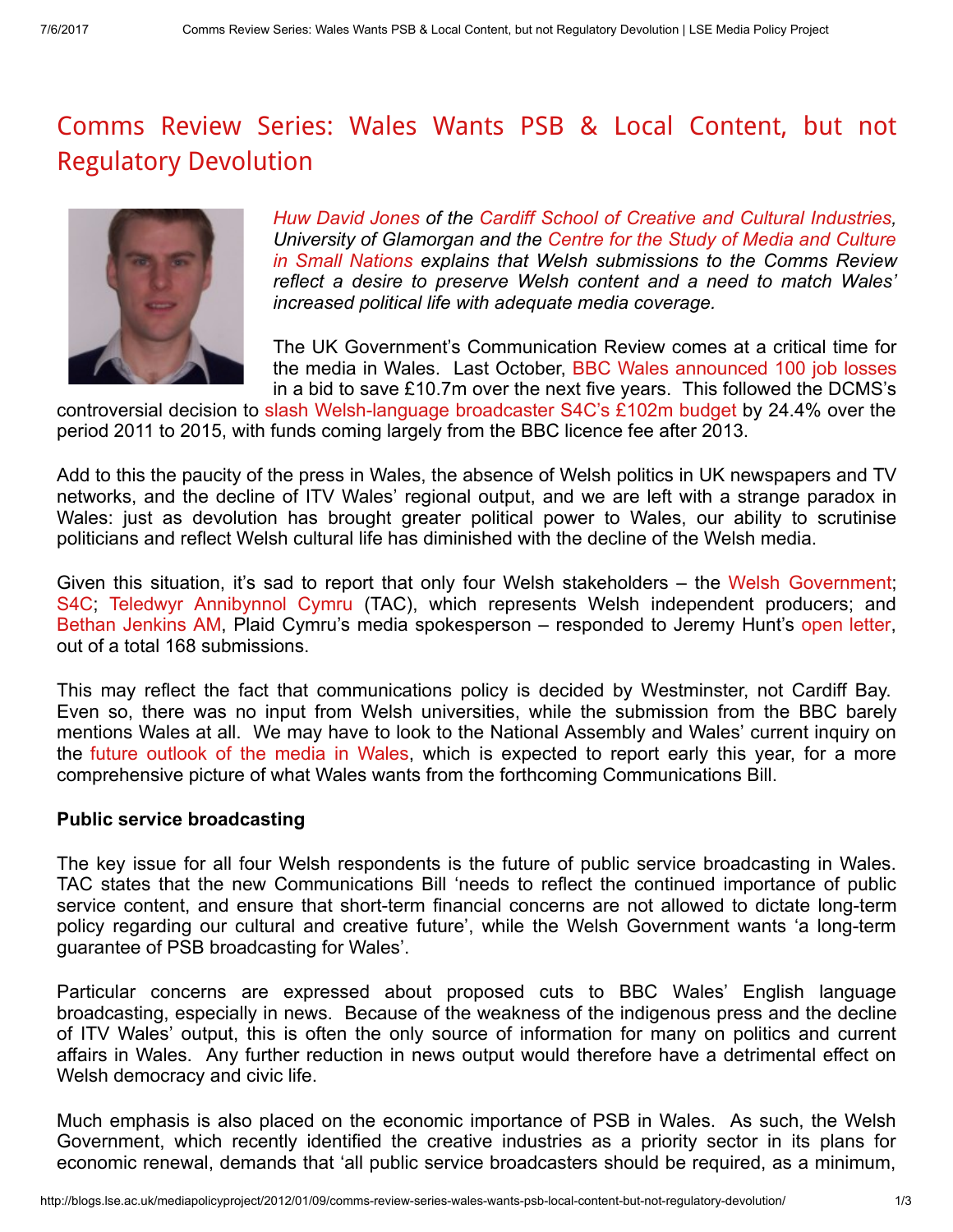to produce at least a population share of TV, radio, interactive and other content commissions in the nations and regions which they serve', which would represent about 5% in Wales' case.

## The future of S4C

Another key issue for Wales is the future of S4C, which 18 months ago was rocked by the sudden departure of its chairman, chief executive and head of programmes, followed by the UK Government's snap decision to effectively merge the channel with the BBC, without much consultation with Welsh stakeholders.

Both TAC and the Welsh Government stress that the channel's editorial and operational independence must be maintained in its new partnership with the BBC, and call for a wide-ranging review of the station to be commissioned jointly by the Welsh and UK Governments.

Since these submissions were made last May, there have been significant developments on this front. In October 2011, the BBC Trust reached an [agreement](http://www.bbc.co.uk/bbctrust/news/press_releases/october/s4c_governance.shtml) with S4C over the channel's future funding and governance until 2017, providing some degree of certainty over finance and editorial independence.

Yet it remains to be seen where this deal will be included in the new Communications Bill. Meanwhile, S4C itself wants a new multimedia remit with a 'stronger digital element' and the ability to 'create digital content beyond that which is merely ancillary to TV content'.

## **Devolution**

All four Welsh stakeholders broadly agree with the Coalition Government's focus on growth and innovation. There is also consensus about the need for regulatory convergence across platforms.

However, where Wales and the UK Government part company is over the issue of deregulation. Although S4C welcomes some relaxation of commercial constraints, the Welsh Government warns: 'Any move towards deregulation must be taken with caution and handled with extreme care to ensure that the UK Government does not act in haste and leave the people of Wales to repent at their leisure'.

This reflects Wales' very different political culture to Westminster. Like other small European nations, Welsh politics tends towards democratic corporatism, infused with the strong legacy of socialism from the old industrial Welsh Valleys – quite at odds with the neo-liberal stance of the Coalition Government.

That said, unlike the SNP [administration](http://blogs.lse.ac.uk/mediapolicyproject/2011/12/20/what-might-the-scotland-bill-mean-for-broadcasting/) in Scotland, the Labour government in Wales shows no real interest in pushing for more power over broadcasting, believing instead it can work in partnership with the DCMS. Only the nationalist Plaid Cymru, its former coalition partners, wants full devolution of broadcasting policy.

The Welsh Government does call for Wales for to be represented on the UK Ofcom Board and for the Ofcom's Wales Advisory Committee to become a subcommittee of the main Ofcom Board. Yet whether this will satisfy demands for a stronger and more accountable media in Wales is something that will certainly be debated as more details about the new Communications Bill emerge over the next year or two.

January 9th, 2012 | [Communications](http://blogs.lse.ac.uk/mediapolicyproject/category/communications-bill/) Review, [Guest](http://blogs.lse.ac.uk/mediapolicyproject/category/guest-blog/) Blog | 0 Comments